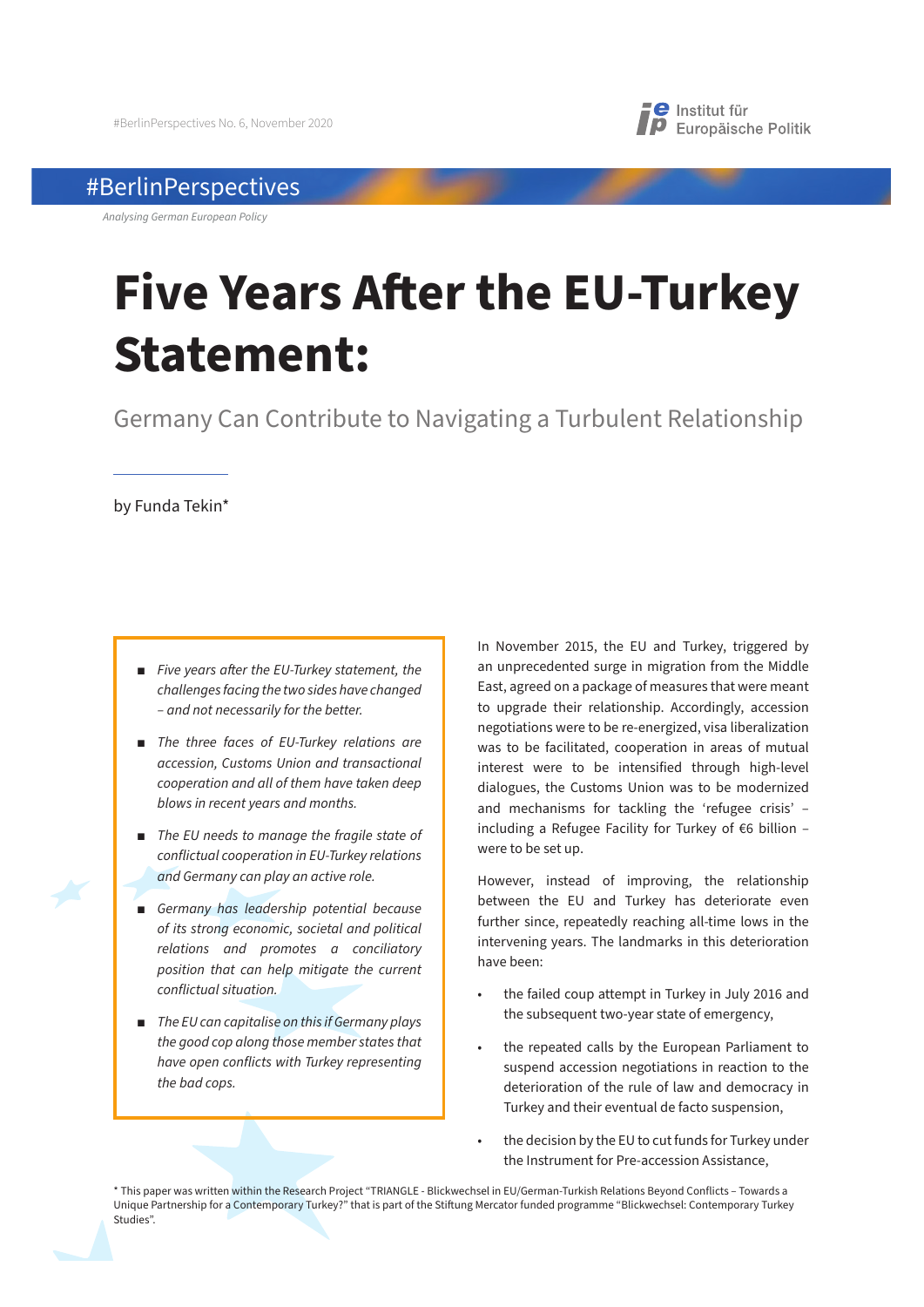- Turkey's alienation from its Western allies as exemplified by its purchase of the S-400 missile defence system from Russia,
- the EU's decision to block the modernization of the Customs Union,
- Turkey's military interventions in Syria,
- Turkey's drilling activities in the Eastern Mediterranean that eventually led to the EU's decision on restrictive measures against it in November 2019,
- the stand-off between Turkey and Greece in the Eastern Mediterranean, and
- the military tensions between Turkey and France off the coast of Libya.

As a result, five years after the EU-Turkey statement, the challenges facing the two sides have changed – and not for the better.

There is increasing potential for conflict between the two sides even in areas of transactional cooperation, putting in question whether Turkey will remain a strategic partner for the EU at all

At the special European Council summit on 1–2 October 2020, EU heads of state or government agreed to launch a positive political agenda that – just like the 2015 statement – promises the modernization of the Customs Union and trade facilitation, people to people contacts, high-level dialogues, and continued cooperation on migration issues, all of this provided constructive efforts to stop illegal activities vis-à-vis Greece and Cyprus are sustained. Simultaneously, the EU said it would resort to the decision on restrictive measures taken in November 2019 if Turkey continued its unilateral actions in breach of international law. This represents an attempt to set the course for preventing EU-Turkey relations, which are in a state of 'conflictual

cooperation', from deteriorating even further. Just like five years ago, Germany can play an important role in the EU's navigations of the turbulent waters of EU-Turkey relations.

In that context, what role, if any, should Germany play and how can it navigate the turbulent waters of EU-Turkey relations?

### **The Complexity of EU-Turkey Relations and of Germany's Position**

Broadly speaking, EU-Turkey relations have three dimensions, which are reflected in different institutional frameworks.

First, Turkey is embedded in the EU's enlargement policy. It has been a candidate for membership since 1999 and accession negotiations started in 2005. However, its prospects have always been contested and negotiations had been stagnating for more than a decade before the General Affairs Council decided in June 2018 against opening additional negotiation chapters putting the accessions perspective off the table for the time being.

Second, in economic terms Turkey is a key partner for the EU and they are associated through the Customs Union. Yet, the EU-Turkey Association Council has convened only once over the past four years and the June 2018 General Affairs Council also decided to put on hold plans for modernizing the Customs Union.

Third, Turkey is a strategic partner for the EU in security and the fight against terrorism, in migration issues and in energy policy. Transactional cooperation in these fields have gained in importance in recent years and changed the overall terms of the relationship. In view of Turkey's diminished accession prospect and its key role in the EU's migration policy, there is a question as to how much the EU might have lost leverage over the country. The most recent developments also show that there is increasing potential for conflict between the two sides even in areas of transactional cooperation, putting in question whether Turkey will remain a strategic partner for the EU at all.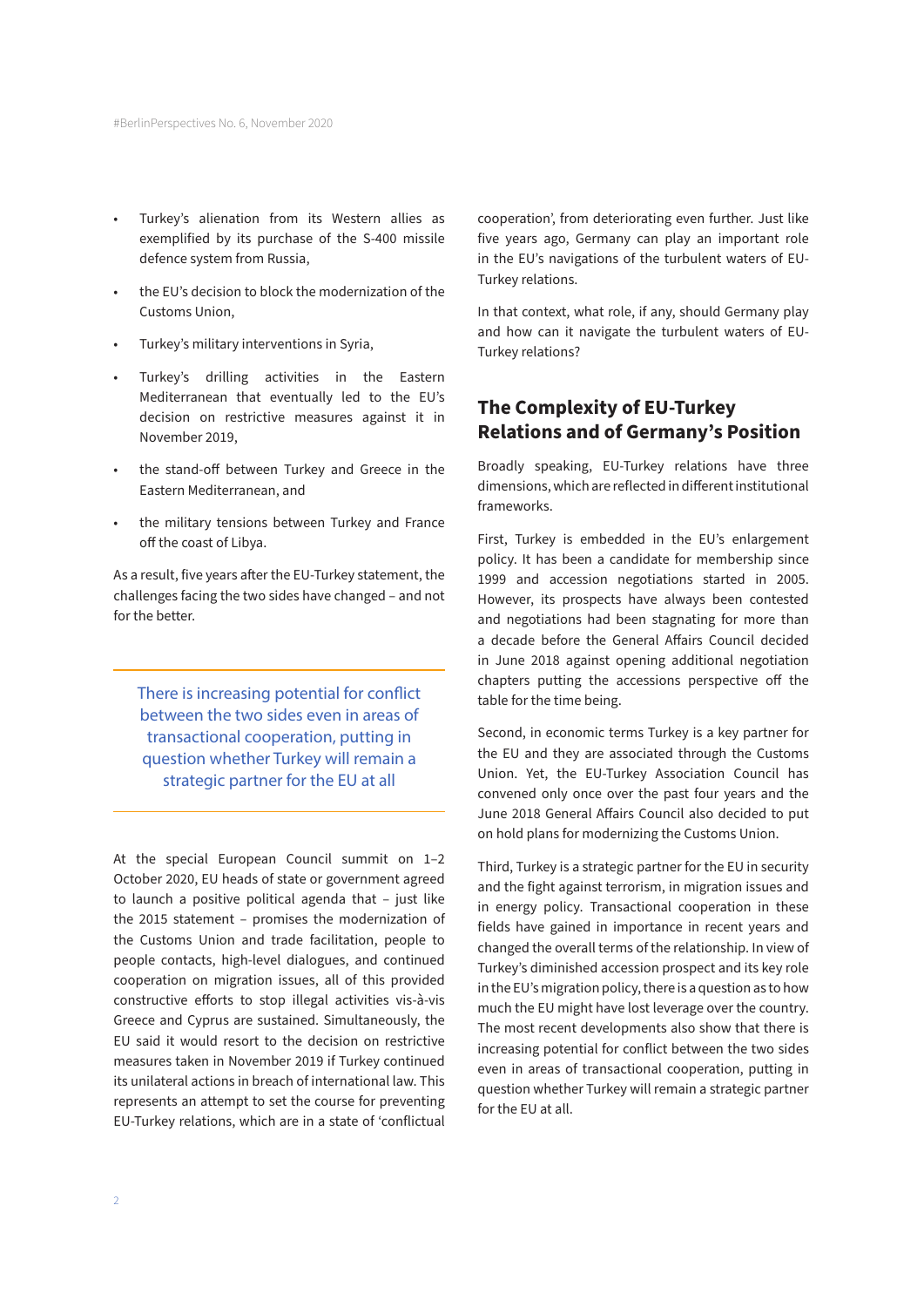The relationship between Germany and Turkey is similarly complex. The two countries have strong bilateral relations that date back centuries and that are particularly strong in the economic, societal and political spheres. As political elites in Turkey persistently demand EU membership, this prevents Germany from openly contesting it. Consequently, German positions regarding the EU-Turkey relationship are diverse and to a certain extent ambiguous, and attempt not to alienate Turkey.

There is nonetheless broad agreement across the political spectrum in Germany on Turkey's geostrategic relevance

The coalition of the Social Democrats and the Greens between 1998 and 2005 was the only government that proactively supported Turkey's EU membership. Since then, the different governments led by Chancellor Angela Merkel have been less convinced about this and only supported the accession process on the principle that Germany should keep to agreements reached earlier. One of the first concepts for a possible alternative to membership – 'privileged partnership' – was coined by Merkel's Christian Democratic Union and the Christian Social Union in the early 2000s. However, during the federal elections campaign of 2017 it was the Social Democrats' candidate for chancellor, Martin Schulz, who promised to put an end to accession negotiations with Turkey.

There is nonetheless broad agreement across the political spectrum in Germany on Turkey's geostrategic relevance, irrespective of the question of its EU membership. Economic relations are likewise traditionally perceived as important since Germany is Turkey's leading trading partner. In 2015 the migration dimension also became important and Chancellor Merkel played a decisive role in striking the 'migration deal' between the EU and Turkey in March 2016.

## **Way forward: Germany as the 'good cop'**

The EU-Turkey relationship has so far proven resilient and its multiple, highly interdependent dimensions have prevented a full breakup. However, things have changed to the extent that conflict and adversarial actions threaten to become its predominant feature.

The EU's decision in October to offer a positive political agenda while reserving the right to use restrictive measures in case of continued adversarial actions by Turkey is an attempt to balance relations within the state of conflictual cooperation. For this to succeed, three conditions are needed.

First, it is necessary to prevent the positive political agenda from getting overtaken by negative developments, just like the EU-Turkey statement of 2015. The fact that the modernization of the Customs Union is now linked to foreign policy issues rather than to political conditionality might help. At the same time, it is important to capitalize on the fact that the upgrading of the Customs Union is currently the only functioning framework of rules-based cooperation that can have an effect on domestic reforms in Turkey. Second, Turkey needs to stop its adversarial actions. Its decision to send the exploration vessel Oruç Reis into the Eastern Mediterranean right after the EU's October summit was not helpful. Third, both sides need to reengage in dialogue in areas of mutual interest.

There are two advantages to its longlasting and strong relationship with Turkey that Berlin should build on

Germany can be an important player in facilitating such conditions. There are two advantages to its longlasting and strong relationship with Turkey that Berlin should build on. First, Germany's stance matters a lot within the EU while Turkey's elites perceive the country as an important negotiation partner on behalf of the EU. Hence, Germany has leadership potential in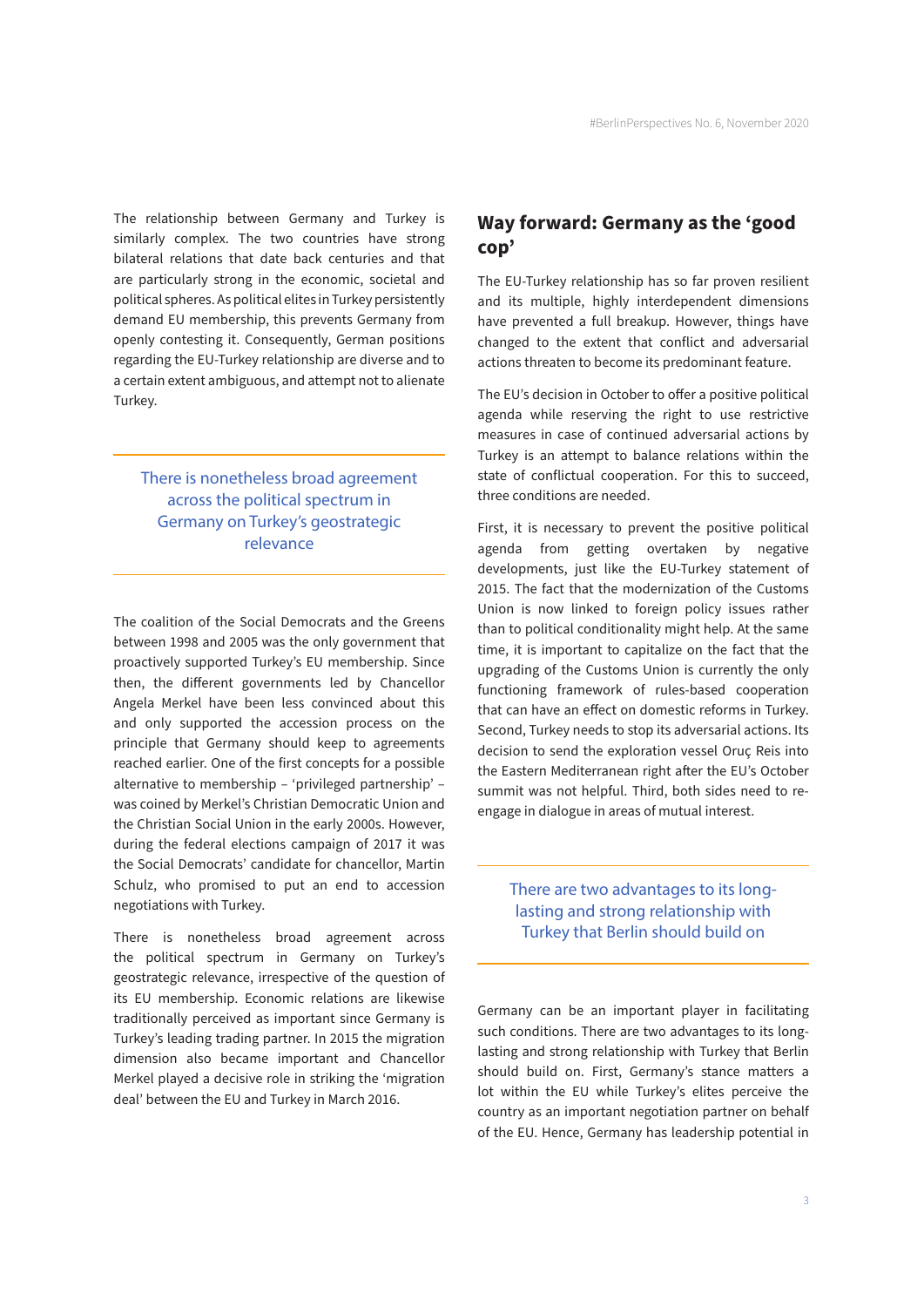this field. Second, Germany promotes a conciliatory position towards Turkey within the EU that can help to mitigate the current conflictual situation. For example, its mediation in the summer of 2020 contributed to bringing Turkey and Greece back to the table for exploratory negotiations over the issue of continental shelves in the Eastern Mediterranean, highlighting how effective German interventions can be.

There are at least three EU member states in open conflict with Turkey today: Greece over the issue of continental shelves, Cyprus over territorial issues, and France over the issue of Libya and recently Islam and Islamism. These countries can only be expected to take harsh positions vis-à-vis Turkey. Negotiations sometimes benefit from a combination of 'bad cop' and 'good cop' positions. Hence, while acting in full solidarity with its fellow member states, Germany should use its leadership potential and not shy away from playing the 'good cop' in negotiations between the EU and Turkey.